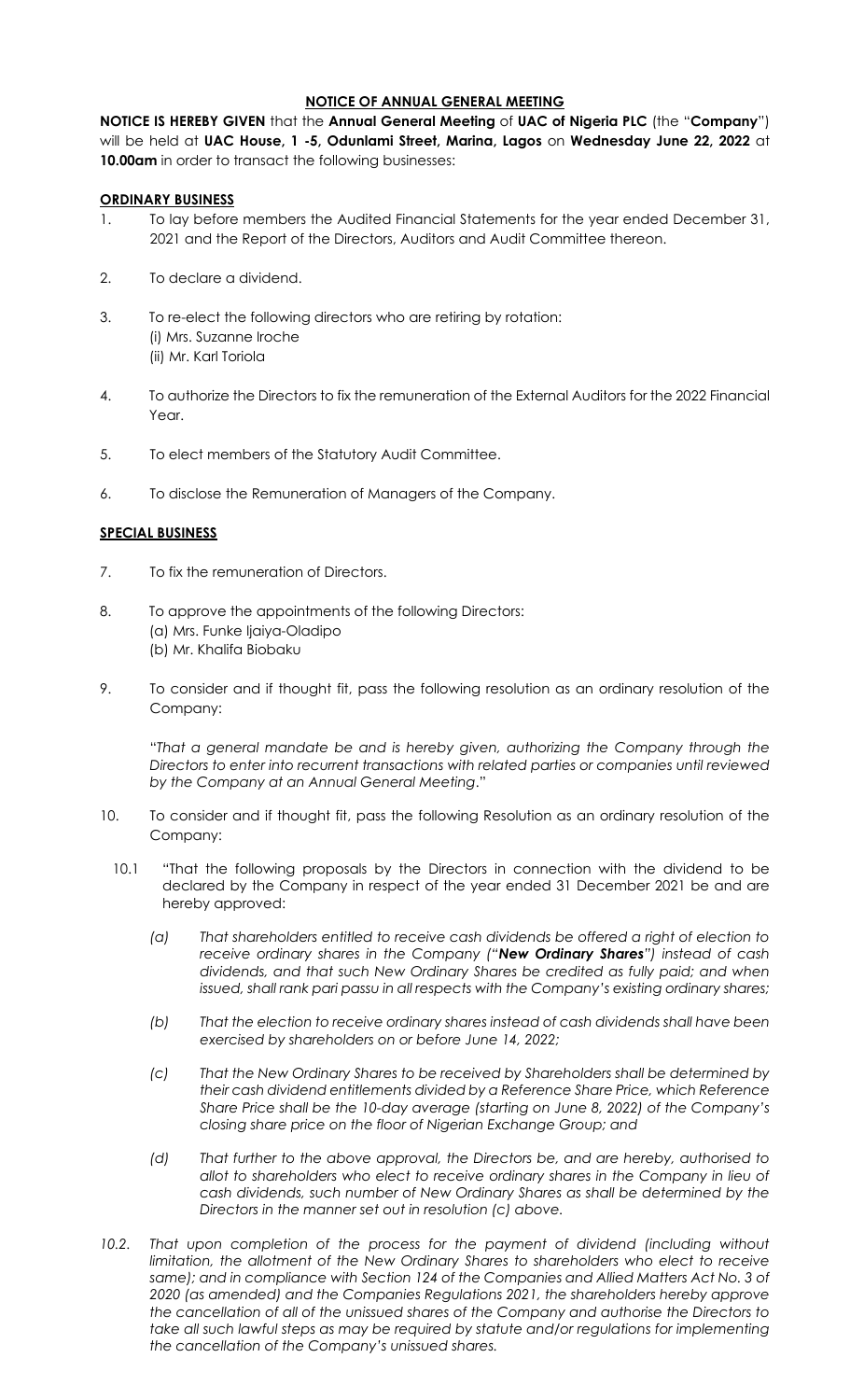- *10.3. That the Directors be and are hereby authorised to take all such lawful steps, pass all requisite resolutions and do all such other lawful acts and/or things as may be necessary for and/or incidental to giving effect to resolutions 10.1 and 10.2 above; and all prior lawful steps taken by the Directors in the above regard be and are hereby ratified.*
- 11. "To consider and if thought fit, approve as special resolution of the Company:
	- (a) "*That subsequent to the cancellation of all of the unissued shares in the share capital of the Company in accordance with resolution 10.2 above, Clause 6 of the Memorandum of Association and Article 5 of the Articles of Association of the Company be amended as necessary to reference only the issued shares in the share capital of the Company*."

Dated this 16<sup>th</sup> day of May, 2022 **BY ORDER OF THE BOARD**

**AYOMIPO WEY COMPANY SECRETARY FRC/2013/NBA/00000003124**

## **NOTES**

# **1. COMPLIANCE WITH COVD-19 RELATED DIRECTIVES AND GUIDELINES**

In order to curb the spread of Covid-19, the convening and conduct of this Annual General Meeting shall be by proxy in line with the Corporate Affairs Commission Guidelines on holding of Annual General Meetings by proxy.

# **2. PROXY**

Any member of the Company entitled to attend and vote at this meeting is also entitled to appoint a proxy to attend and vote in his/her stead. A proxy need not be a member of the Company. A proxy form must be completed and deposited at the office of the Company's Registrar, Africa Prudential Plc, 220B Ikorodu Road, Palmgrove, Lagos or sent via email to [cxc@africaprudential.com](mailto:cxc@africaprudential.com) not later than 24 hours before the time fixed for the meeting.

## **3. ATTENDANCE BY PROXY**

In line with the CAC Guidelines, attendance at the AGM shall be by proxy only. Shareholders are required to appoint a proxy of their choice from the list of nominated proxies below:

- (i) Mr. Dan Agbor
- (ii) Mr. Folasope Aiyesimoju
- (iii) Mr. Olabisi Fayombo
- (iv) Mrs. Adebisi Bakare
- (v) Mrs. Temilade Durojaiye
- (vi) Comrade Lawrence Oguntoye
- (vii) Pastor Samson Olagoke

## **4. STAMPING OF PROXY**

The Company has made arrangements, at its cost, for the stamping of duly completed and signed proxy forms submitted to the Company's Registrars within the stipulated timeline.

## **5. LIVE STREAMING OF THE AGM**

The AGM will be streamed live. This will enable shareholders and other stakeholders who will not be attending physically to follow the proceedings. The link for the AGM live stream would be made available on the Company's website at [www.uacnplc.com.](http://www.uacnplc.com/)

## **6. CLOSURE OF REGISTER**

The Register of Members and Transfer Books will be closed from June 8 to June 14, 2022 (both dates inclusive) for the purpose of updating the Register of Members and payment of Dividend.

# **7. DIVIDEND**

Directors have recommended to members, the payment of a dividend of 65 kobo per share. A resolution to this effect will be put to the meeting for the approval of members. If the Dividend recommended by the Directors is approved by members at the Annual General Meeting, cash